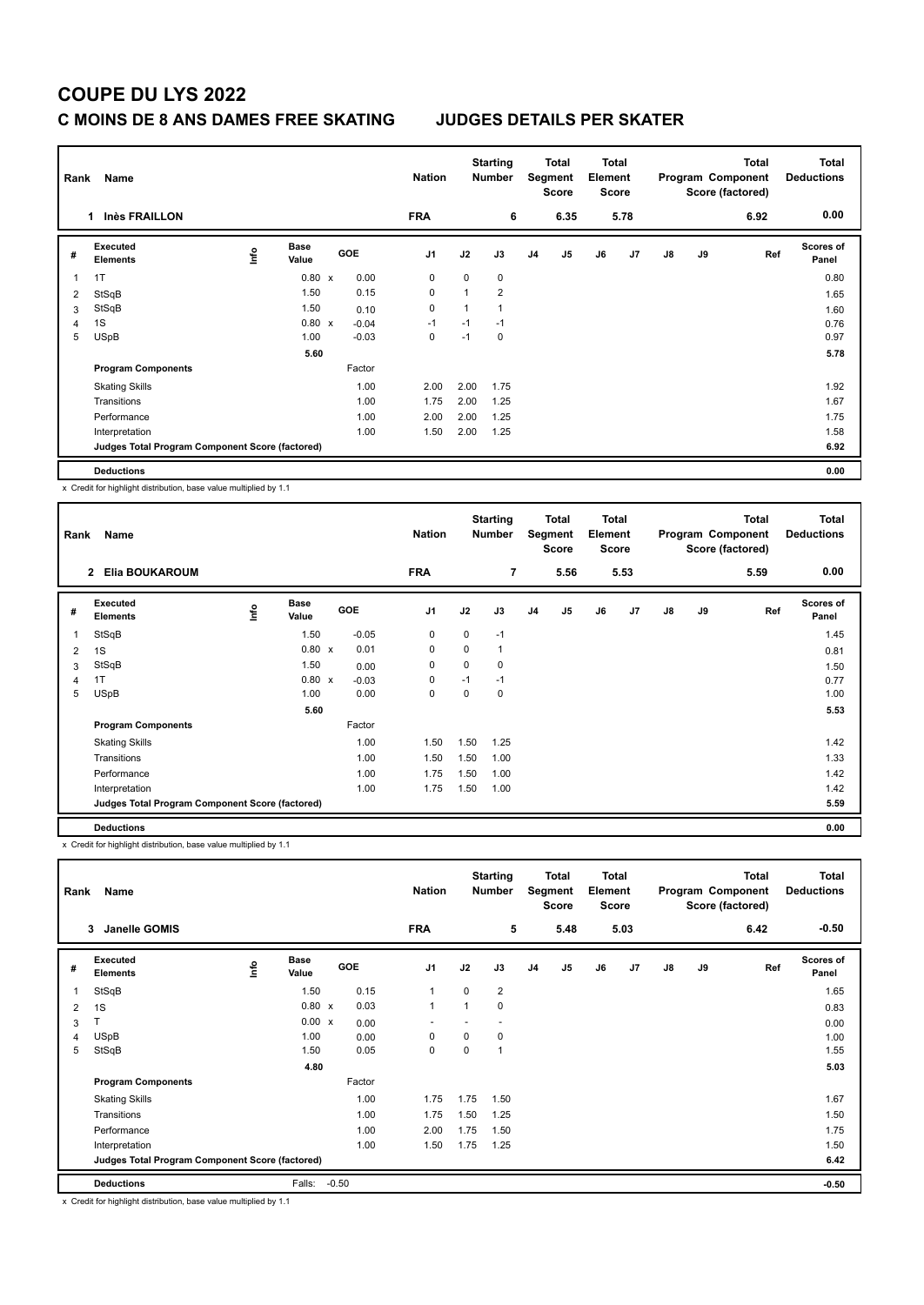# **COUPE DU LYS 2022**

### **C MOINS DE 8 ANS DAMES FREE SKATING JUDGES DETAILS PER SKATER**

| Rank | Name                                            |      |                      |         |            | <b>Nation</b>  |                | <b>Starting</b><br><b>Number</b> |                | Total<br>Segment<br>Score | <b>Total</b><br>Element<br><b>Score</b> |      |               |    | <b>Total</b><br>Program Component<br>Score (factored) | <b>Total</b><br><b>Deductions</b> |
|------|-------------------------------------------------|------|----------------------|---------|------------|----------------|----------------|----------------------------------|----------------|---------------------------|-----------------------------------------|------|---------------|----|-------------------------------------------------------|-----------------------------------|
|      | 4 Lola LEVEAUX                                  |      |                      |         |            | <b>FRA</b>     |                | 3                                |                | 5.36                      |                                         | 5.21 |               |    | 6.00                                                  | $-0.50$                           |
| #    | <b>Executed</b><br><b>Elements</b>              | ١nf٥ | <b>Base</b><br>Value |         | <b>GOE</b> | J <sub>1</sub> | J2             | J3                               | J <sub>4</sub> | J5                        | J6                                      | J7   | $\mathsf{J}8$ | J9 | Ref                                                   | <b>Scores of</b><br>Panel         |
| 1    | 1S                                              |      | $0.80 \times$        |         | 0.01       | $\mathbf 0$    | $\Omega$       | 1                                |                |                           |                                         |      |               |    |                                                       | 0.81                              |
| 2    | <b>USpB</b>                                     |      | 1.00                 |         | 0.20       | $\overline{1}$ | $\overline{2}$ | 3                                |                |                           |                                         |      |               |    |                                                       | 1.20                              |
| 3    | StSqB                                           |      | 1.50                 |         | 0.05       | $-1$           | 1              | 1                                |                |                           |                                         |      |               |    |                                                       | 1.55                              |
| 4    | 1T                                              |      | $0.80 \times$        |         | 0.00       | $\Omega$       | $\Omega$       | $\Omega$                         |                |                           |                                         |      |               |    |                                                       | 0.80                              |
| 5    | StSqB                                           |      | 1.50                 |         | $-0.65$    | $-5$           | $-4$           | $-4$                             |                |                           |                                         |      |               |    |                                                       | 0.85                              |
|      |                                                 |      | 5.60                 |         |            |                |                |                                  |                |                           |                                         |      |               |    |                                                       | 5.21                              |
|      | <b>Program Components</b>                       |      |                      |         | Factor     |                |                |                                  |                |                           |                                         |      |               |    |                                                       |                                   |
|      | <b>Skating Skills</b>                           |      |                      |         | 1.00       | 1.50           | 2.00           | 1.50                             |                |                           |                                         |      |               |    |                                                       | 1.67                              |
|      | Transitions                                     |      |                      |         | 1.00       | 1.00           | 1.75           | 1.25                             |                |                           |                                         |      |               |    |                                                       | 1.33                              |
|      | Performance                                     |      |                      |         | 1.00       | 1.25           | 2.00           | 1.25                             |                |                           |                                         |      |               |    |                                                       | 1.50                              |
|      | Interpretation                                  |      |                      |         | 1.00       | 1.25           | 2.00           | 1.25                             |                |                           |                                         |      |               |    |                                                       | 1.50                              |
|      | Judges Total Program Component Score (factored) |      |                      |         |            |                |                |                                  |                |                           |                                         |      |               |    |                                                       | 6.00                              |
|      | <b>Deductions</b>                               |      | Falls:               | $-0.50$ |            |                |                |                                  |                |                           |                                         |      |               |    |                                                       | $-0.50$                           |

x Credit for highlight distribution, base value multiplied by 1.1

| Rank | Name                                            |      |                      |         |            | <b>Nation</b>  |             | <b>Starting</b><br><b>Number</b> |                | Total<br>Segment<br><b>Score</b> | <b>Total</b><br>Element<br><b>Score</b> |      |               |    | <b>Total</b><br>Program Component<br>Score (factored) | <b>Total</b><br><b>Deductions</b> |
|------|-------------------------------------------------|------|----------------------|---------|------------|----------------|-------------|----------------------------------|----------------|----------------------------------|-----------------------------------------|------|---------------|----|-------------------------------------------------------|-----------------------------------|
|      | <b>Sophie CHEN</b><br>5                         |      |                      |         |            | <b>FRA</b>     |             | $\overline{2}$                   |                | 5.32                             |                                         | 5.31 |               |    | 5.83                                                  | $-0.50$                           |
| #    | Executed<br><b>Elements</b>                     | lnfo | <b>Base</b><br>Value |         | <b>GOE</b> | J <sub>1</sub> | J2          | J3                               | J <sub>4</sub> | J5                               | J6                                      | J7   | $\mathsf{J}8$ | J9 | Ref                                                   | <b>Scores of</b><br>Panel         |
| 1    | 1S                                              |      | $0.80 \times$        |         | 0.00       | 0              | $\mathbf 0$ | 0                                |                |                                  |                                         |      |               |    |                                                       | 0.80                              |
| 2    | <b>USpB</b>                                     |      | 1.00                 |         | $-0.13$    | $-1$           | $-1$        | $-2$                             |                |                                  |                                         |      |               |    |                                                       | 0.87                              |
| 3    | StSqB                                           |      | 1.50                 |         | $-0.05$    | -1             | $\Omega$    | 0                                |                |                                  |                                         |      |               |    |                                                       | 1.45                              |
| 4    | 1T                                              |      | 0.80 x               |         | $-0.01$    | 0              | $-1$        | $\mathbf 0$                      |                |                                  |                                         |      |               |    |                                                       | 0.79                              |
| 5    | StSqB                                           |      | 1.50                 |         | $-0.10$    | $\mathbf 0$    | $-1$        | $-1$                             |                |                                  |                                         |      |               |    |                                                       | 1.40                              |
|      |                                                 |      | 5.60                 |         |            |                |             |                                  |                |                                  |                                         |      |               |    |                                                       | 5.31                              |
|      | <b>Program Components</b>                       |      |                      |         | Factor     |                |             |                                  |                |                                  |                                         |      |               |    |                                                       |                                   |
|      | <b>Skating Skills</b>                           |      |                      |         | 1.00       | 1.50           | 1.75        | 1.25                             |                |                                  |                                         |      |               |    |                                                       | 1.50                              |
|      | Transitions                                     |      |                      |         | 1.00       | 1.50           | 1.50        | 1.00                             |                |                                  |                                         |      |               |    |                                                       | 1.33                              |
|      | Performance                                     |      |                      |         | 1.00       | 1.75           | 1.75        | 1.25                             |                |                                  |                                         |      |               |    |                                                       | 1.58                              |
|      | Interpretation                                  |      |                      |         | 1.00       | 1.50           | 1.75        | 1.00                             |                |                                  |                                         |      |               |    |                                                       | 1.42                              |
|      | Judges Total Program Component Score (factored) |      |                      |         |            |                |             |                                  |                |                                  |                                         |      |               |    |                                                       | 5.83                              |
|      | <b>Deductions</b>                               |      | Falls:               | $-0.50$ |            |                |             |                                  |                |                                  |                                         |      |               |    |                                                       | $-0.50$                           |

x Credit for highlight distribution, base value multiplied by 1.1

| Rank           | Name                                            |      |                      |            | <b>Nation</b>            |          | <b>Starting</b><br><b>Number</b> |    | <b>Total</b><br>Segment<br><b>Score</b> | Total<br>Element<br><b>Score</b> |      |               |    | <b>Total</b><br>Program Component<br>Score (factored) | <b>Total</b><br><b>Deductions</b> |
|----------------|-------------------------------------------------|------|----------------------|------------|--------------------------|----------|----------------------------------|----|-----------------------------------------|----------------------------------|------|---------------|----|-------------------------------------------------------|-----------------------------------|
|                | <b>Cibelle KIYINDOU</b><br>6                    |      |                      |            | <b>FRA</b>               |          | 8                                |    | 5.20                                    |                                  | 4.73 |               |    | 5.66                                                  | 0.00                              |
| #              | Executed<br><b>Elements</b>                     | lnfo | <b>Base</b><br>Value | <b>GOE</b> | J <sub>1</sub>           | J2       | J3                               | J4 | J5                                      | J6                               | J7   | $\mathsf{J}8$ | J9 | Ref                                                   | Scores of<br>Panel                |
| 1              | <b>USpB</b>                                     |      | 1.00                 | 0.03       | $-1$                     | $\Omega$ | $\overline{2}$                   |    |                                         |                                  |      |               |    |                                                       | 1.03                              |
| 2              | 1S                                              |      | $0.80 \times$        | 0.00       | $-1$                     | $\Omega$ | 1                                |    |                                         |                                  |      |               |    |                                                       | 0.80                              |
| 3              | StSqB                                           |      | 1.50                 | 0.00       | $-1$                     |          | 0                                |    |                                         |                                  |      |               |    |                                                       | 1.50                              |
| $\overline{4}$ | StSqB                                           |      | 1.50                 | $-0.10$    | $-1$                     | $\Omega$ | $-1$                             |    |                                         |                                  |      |               |    |                                                       | 1.40                              |
| 5              | 1T<<                                            | <<   | $0.00 \times$        | 0.00       | $\overline{\phantom{a}}$ |          |                                  |    |                                         |                                  |      |               |    |                                                       | 0.00                              |
|                |                                                 |      | 4.80                 |            |                          |          |                                  |    |                                         |                                  |      |               |    |                                                       | 4.73                              |
|                | <b>Program Components</b>                       |      |                      | Factor     |                          |          |                                  |    |                                         |                                  |      |               |    |                                                       |                                   |
|                | <b>Skating Skills</b>                           |      |                      | 1.00       | 1.25                     | 1.75     | 1.75                             |    |                                         |                                  |      |               |    |                                                       | 1.58                              |
|                | Transitions                                     |      |                      | 1.00       | 1.00                     | 1.75     | 1.25                             |    |                                         |                                  |      |               |    |                                                       | 1.33                              |
|                | Performance                                     |      |                      | 1.00       | 1.25                     | 1.75     | 1.25                             |    |                                         |                                  |      |               |    |                                                       | 1.42                              |
|                | Interpretation                                  |      |                      | 1.00       | 1.00                     | 1.75     | 1.25                             |    |                                         |                                  |      |               |    |                                                       | 1.33                              |
|                | Judges Total Program Component Score (factored) |      |                      |            |                          |          |                                  |    |                                         |                                  |      |               |    |                                                       | 5.66                              |
|                | <b>Deductions</b>                               |      |                      |            |                          |          |                                  |    |                                         |                                  |      |               |    |                                                       | 0.00                              |

<< Downgraded jump x Credit for highlight distribution, base value multiplied by 1.1